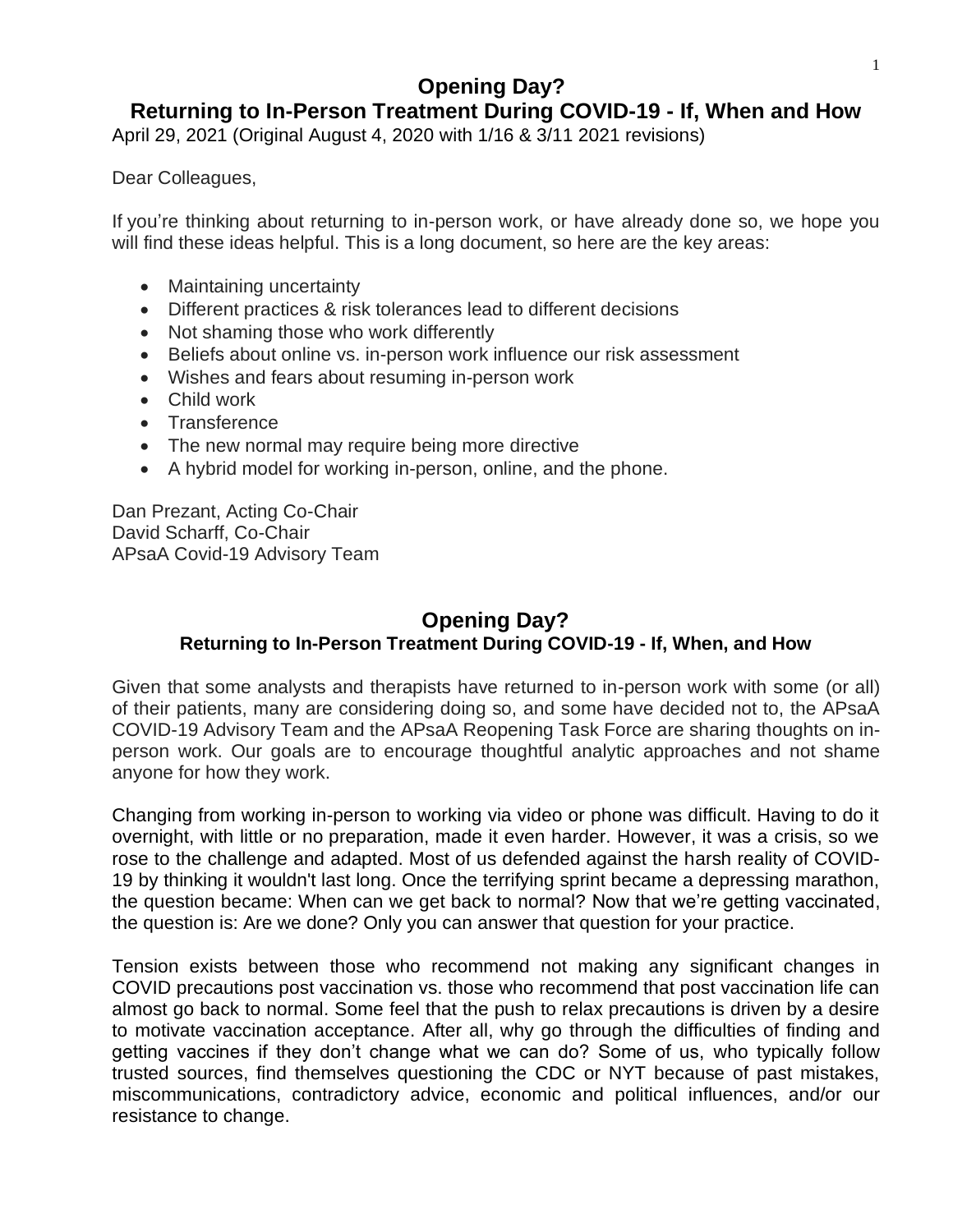We are NOT taking a position on whether you should work in-person. Nor are we making a statement about how you should work in-person if you choose to do so. Our ideas are not best practices or mandatory guidelines for everyone to thoughtlessly follow.

We ARE taking a position that maintaining an attitude of uncertainty is good. Being certain that you can never return to the office or that being fully vaccinated is all you need may be different ways of avoiding the same complicated problems and feelings. We recommend remaining curious and tolerant of not knowing the "right" thing to do. Part of living with uncertainty is letting yourself change how you work as the situation and/or your feelings change.

Shaming those who go back to in-person work or those who remain online may be ways of creating certainty and/or enemies. However, hubris sacrifices the analytic principle of recognizing what we don't know while we seek to know. Respecting those who work differently during COVID may help us question our decisions and be open to change.

Every practice is unique. It is not possible to offer a one size fits all solution. So much is in flux. How you work depends on your risk tolerance, how necessary you think in-person work is, how effective you think online/phone work is, how directive you feel comfortable being with your patients, if you work with kids, very disturbed patients, inpatients, do testing, the underlying health risks of your patients and their families, the underlying health risks of you and your family, if you have staff in your office, if you share your office, if you're in a suite or single office, the physical nature of your office, the local climate if you plan on leaving your windows open, whether your patients will typically be waiting for their session while sitting in their car or standing on the street, the local viral incidence, local vaccination rates, local prevalence of anti-maskers and anti-vaxxers, how concerned you are about COVID variants, long haul effects, and the strength of post vaccination immunity, and insurance reimbursements for tele-treatments.

Many of us struggle with wishes to and fears of returning to a pre COVID-19 world. Part of us wants to get back to normal. We have anniversary reactions and battle fatigue over cumulative trauma. We want to stop living in fear and in isolation. Part of us fears disease risks (variants, length and strength of post vaccination immunity, breakthrough infections, long haul effects), our own phobic feelings, the now foreign feeling of being in our office with patients, intense feelings that can come with a shift to in-person meetings, and discomfort showing our heavier bodies (did you gain 19 lbs. during COVID-19?).

Some of us find working from home with partners, kids, and pets around surprisingly comfortable. Some find it quite uncomfortable. Some enjoy the extra family time and lack of commuting. Others long for the separation between their work and family lives. For some being home and taking care of kids, chores, errands, exercise (that used to have to wait until after hours) is a benefit and for some it's an onerous demand. Some have given up their offices for financial, health, or other reasons.

Many therapists and patients prefer in-person work and believe it is the most effective. Those who feel strongly that online/phone work is not effective will understandably feel a greater need to return to the office. Many analysts and patients have found that online/phone work is different, at times better, at times worse, but still quite effective. Understandably, they will feel less of a need to return to the office. These beliefs likely influence your assessment of the risks.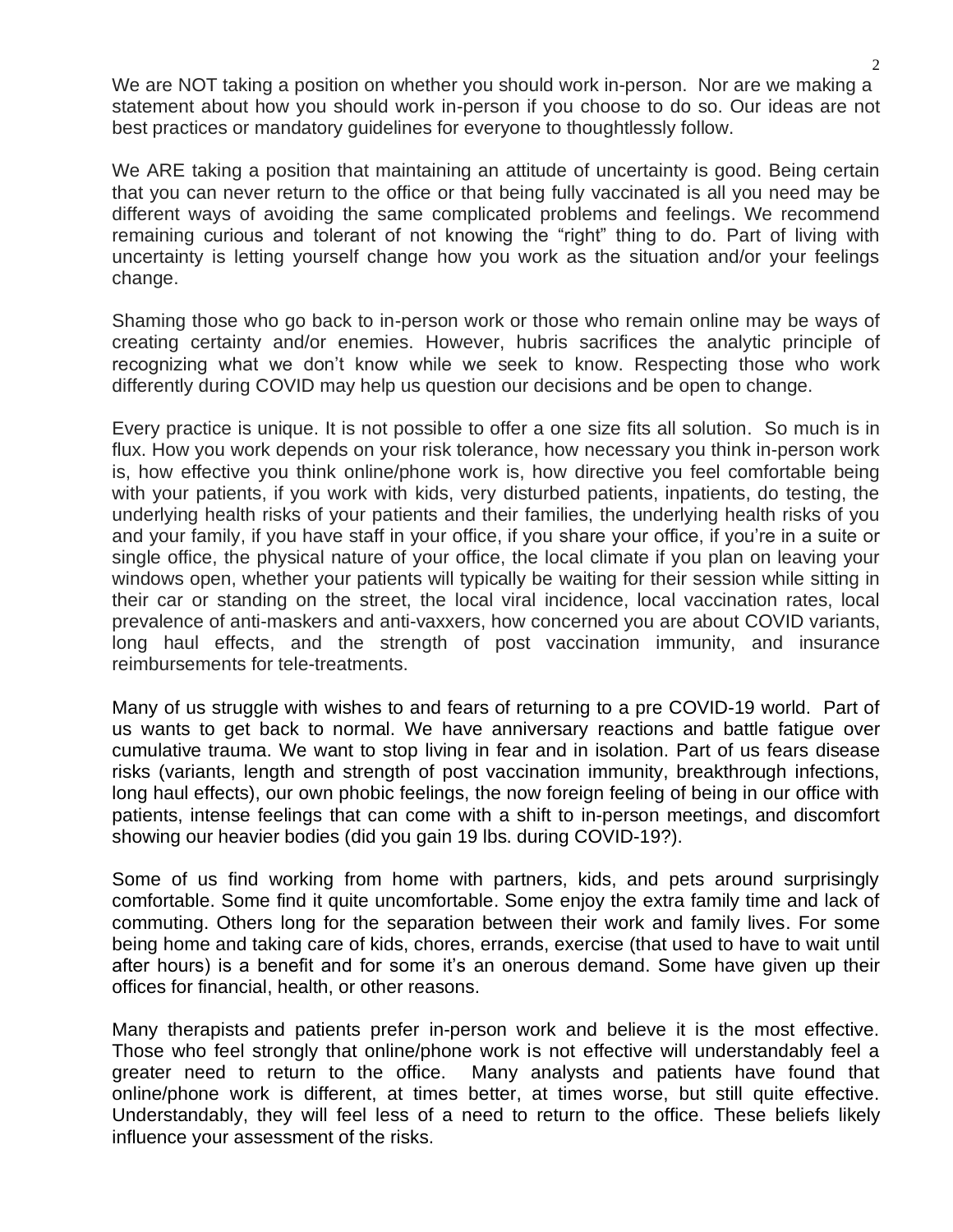Seeing patients in-person or via telehealth is an important decision with powerful ramifications on the physical and psychological health of our patients, their families, their coworkers, and ourselves. Insurance reimbursement is important to many of us and to our patients, but it shouldn't be part of this equation. Thus, state and federal rules and regulations should permanently require equal insurance reimbursement for telehealth. Unfortunately, this is not yet the case.

Most of us who reopen will do so in stages, starting with patients who we trust are vaccinated and safe. It's unlikely there will be one opening day in which everyone comes in. This may help us, and our patients adjust to in-person work. Seeing patients in-person may be a new normal, but it won't be the same as going back to the old normal. Please consider:

#### I. Psychological Factors:

1. To be an effective therapist you need to be comfortable with how you work, whether in telehealth or in-person. If you're too anxious to think, then you can't help your patients. If inperson work replaces your free-floating attention to the patient with anxiety, anger, or guilt about spreading and/or catching COVID-19 it may be best to wait.

2. Creating and maintaining a safe space where the patient feels as free as possible to express their innermost thoughts, feelings, wishes, fears, and fantasies is fundamental to our work. Working in-person may inhibit some patients from being open about their vaccination status, risky behavior, COVID type symptoms, and/or wishes to hurt us. We may fear that patients will consciously or unconsciously not tell us information that might affect our safety. Alternately, working online may inhibit some patients from being open about their fears that we are sick, don't want to see them, and/or their wishes to hurt us.

3. In-person work during COVID may require us to be much more directive. It's true, we're directive online (during COVID) and in-person (pre-COVID) about where we meet, appointments, bills, etc. However, in-person work during COVID may entail an unusual level of directiveness. Depending on what you think is necessary for in-person safety, you may need to tell patients they have to be vaccinated, show you their vaccination cards, wait outside and not use your waiting room, not have anyone wait for them in your waiting room, not use your bathroom, take their temperature, wear masks in the building, waiting room, and/or in the office, not come to the office when they have COVID symptoms, travel, or engage in risky behavior, and/or participate in contact tracing in which you might have to give their contact info to the local health department.

4. Being so directive impacts the expression and exploration of the transference and countertransference. It may put us in the role of a parent, doctor, or teacher instructing and judging the patient. This tends to limit the transference and its exploration.

5. Patient's fears and/or wishes of hurting and/or being hurt by us, our family, and/or our other patients can best be explored when they are fantasies instead of realities. In the COVID-19 world, telehealth may prevent these fantasies from becoming realities and thus help us work on the transference. In-person work may create so much fear about reality that it becomes too difficult to explore the fantasy. Alternately, being online can limit the transference and countertransference. If there's no possibility of actualizing wishes to kiss or kick, so to speak, it can deaden the therapy.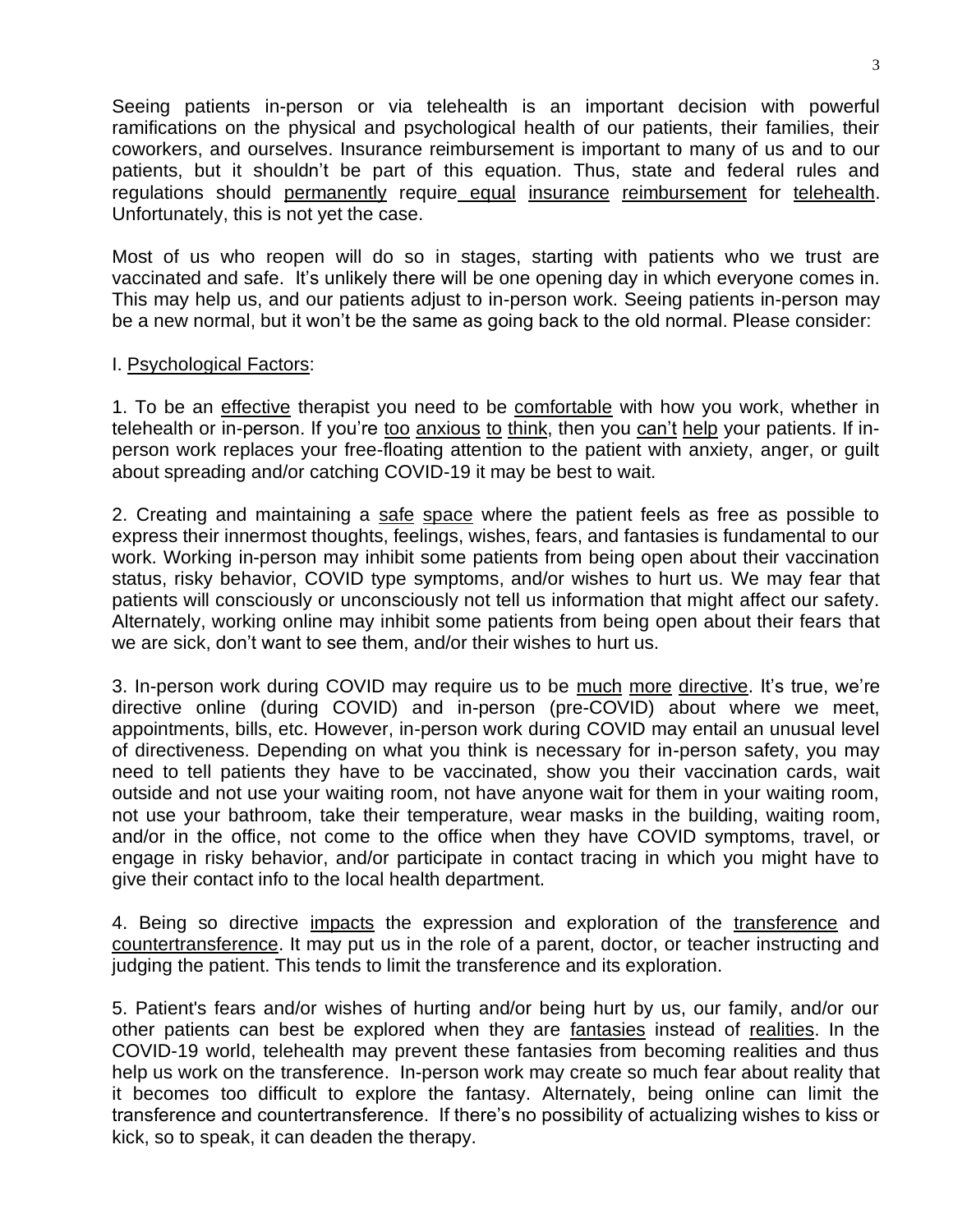6. Reopening the office in stages may help us be safe. However, it may also amplify sibling transferences about which patients are your favorites.

7. Kids may be the most in need of in-person work. Some of us feel it's not possible to work online with very young kids or that if you do so you have to change the way you work with them (for example, involving the parents more directly in the session). However, kids are not vaccinated and likely won't be eligible for quite some time. Kids also tend to be very physical in sessions which greatly increases the analyst's or therapist's exposure. Kids are brought to sessions. They often need their parent or nanny to stay in the waiting room in case they run out, need to leave early, or need help in the bathroom. Kids get sick frequently and come to sessions with symptoms that are similar to COVID symptoms. Young kids have trouble blowing their nose, wiping, and washing which also increases our exposure.

8. Many of us have concerns about our practices which will likely affect our assessment of the risks and our comfort working in-person or online. We may fear losing current patients who want, demand, or need to be seen in-person. We may have concerns about getting new patients if we can't see them in-person.

9. Many of us have concerns about insurance not reimbursing, reducing the reimbursement, or requiring us to use their platform for telehealth.

10. Some feel it's not possible to do psychological testing online.

11. Those who practice in areas or with patients who don't believe in vaccines, masks, and/or physical distancing face added risks working in-person. They may also find it more challenging to remain neutral or not get into arguments about reality.

12. If you're working in-person with vaccinated patients, is it discriminatory to not meet inperson with patients who are too young to be vaccinated or say they can't get vaccinated because of medical or religious reasons? Given that we have to feel safe to be therapeutic, how do we work with someone who's not vaccinated?

13. In-person work may model denial and risk-taking behavior for our patients. Online work may model phobic and risk-averse behavior. Whichever way you work, it's important to explore what it means to the patient so that we don't promote a defensive not knowing.

14. Depending on what you think is necessary for in-person safety is it more or less therapeutic to meet in-person with safety conditions (for example, checking vaccination cards, wearing masks, closing your waiting room) or to meet online without those conditions. Each approach will likely affect the work in different ways.

15. Avoid the temptation of giving a patient who you think isn't safe (unvaccinated, symptomatic, risky behavior) the choice of how they want to meet. This may appear to be empowering, but it may also be a way of denying our ultimate responsibility for the safety of the patient, their family, our other patients, and ourselves. Giving this type of patient a choice may be a way of protecting us from our guilt, but it shifts the guilt onto the patient. We shouldn't ask patients to make decisions for the safety of our other patients of for our safety and that of our family. It should be your decision, not the patient's. Again, this requires us being directive.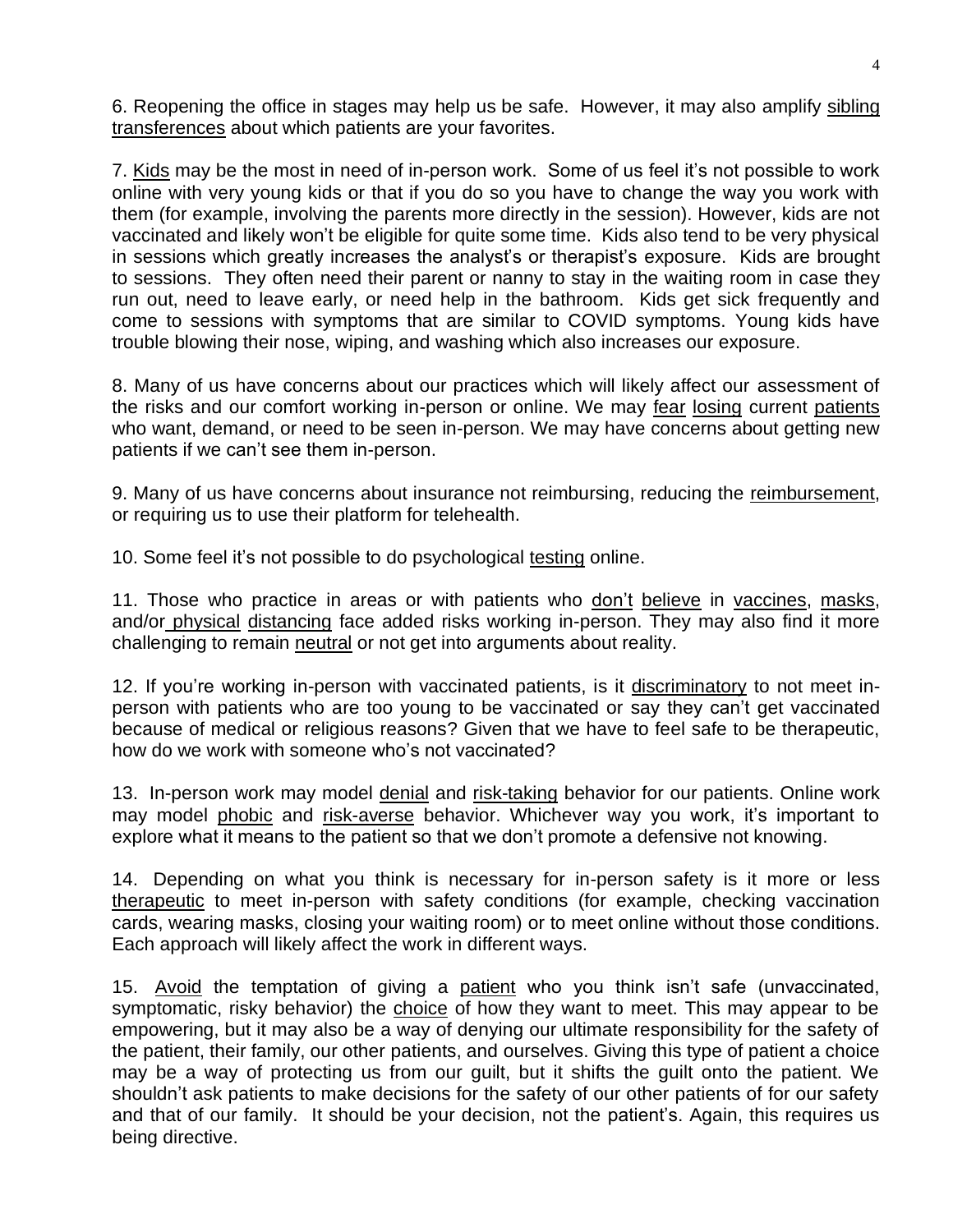16. Going back to in-person work when there is a chance of returning to telehealth work because someone gets COVID and/or there's an increased positivity rate in your community decreases the stability inherent in the structure of regular appointments. Alternately, not going back to in-person work because of these possibilities will have meaning for your patients.

17. Consider that the patients who may need in-person work the most because they easily feel abandoned and/or tend to need to see us as a check against their destabilizing fantasies about our hostility toward them are also the patients who may be most negatively impacted by our safety procedures (i.e., requiring vaccines, masks, symptom checks).

18. If you reopen, how will you understand and what will you do with patients who don't want to work in-person or only want to come to your office some of the time? How do we stay neutral and avoid making value-based decisions about what's an "acceptable" reason (e.g., I feel sick, I might have COVID) vs an "unacceptable" reason (e.g., I'm calling because I just remembered our appointment)? Some of us may be directive and give patients rules to follow. Some may try to interpret the patient not working in-person as resistance or avoidance of the best possible treatment. Some may see it or work with it differently.

Many of us did not work on the phone or online with our patients pre-COVID. We could simply say: I don't work that way. Most of us can no longer say that. Some of us might choose to say: now that we can meet in-person, I no longer work that way.

Should we move to a hybrid model where patients can choose in-person, online, or the phone? If you use a hybrid model, will you require patients to choose one or the other? If your patients choose to meet in-person, what will you do if one day they call or go online instead or vice a versa? Will you ask them to give you advance notice? Will your online or phone patients surprise you by showing up in-person or vice a versa? If you see patients back-to-back and use a hybrid model, how will you quickly navigate from working in-person to phone to online? How will you know whether you should go to the waiting room, turn your ringer on or off, or log into or out of your online platform? Will you be waiting for your patient to show up in-person and not notice that they are calling you or waiting for you online or vice a versa?

## II. Local Prevalence of COVID-19 and Vaccination Rates:

Consider the percentage of people in your local area who are testing positive and the percentage who are fully vaccinated. You can go online and get current incidence rates for your county [here.](https://globalepidemics.org/key-metrics-for-covid-suppression/) Keep in mind that patients and/or their families may live or work in neighboring counties and/or travel. If your practice is in a tourist area, people may be exposed to folks from all over. If the positivity rate for your local area is less than 5% it might be safer to see patients in-person. Ideally, you may want the local incidence to be 1-3% for in-person work. These numbers can change quickly and if they go above 5% you may want to stop doing in-person work. You may want to discuss with your patients that depending on the numbers you may have to go back to only doing video and phone treatments.

## III. Office Setting: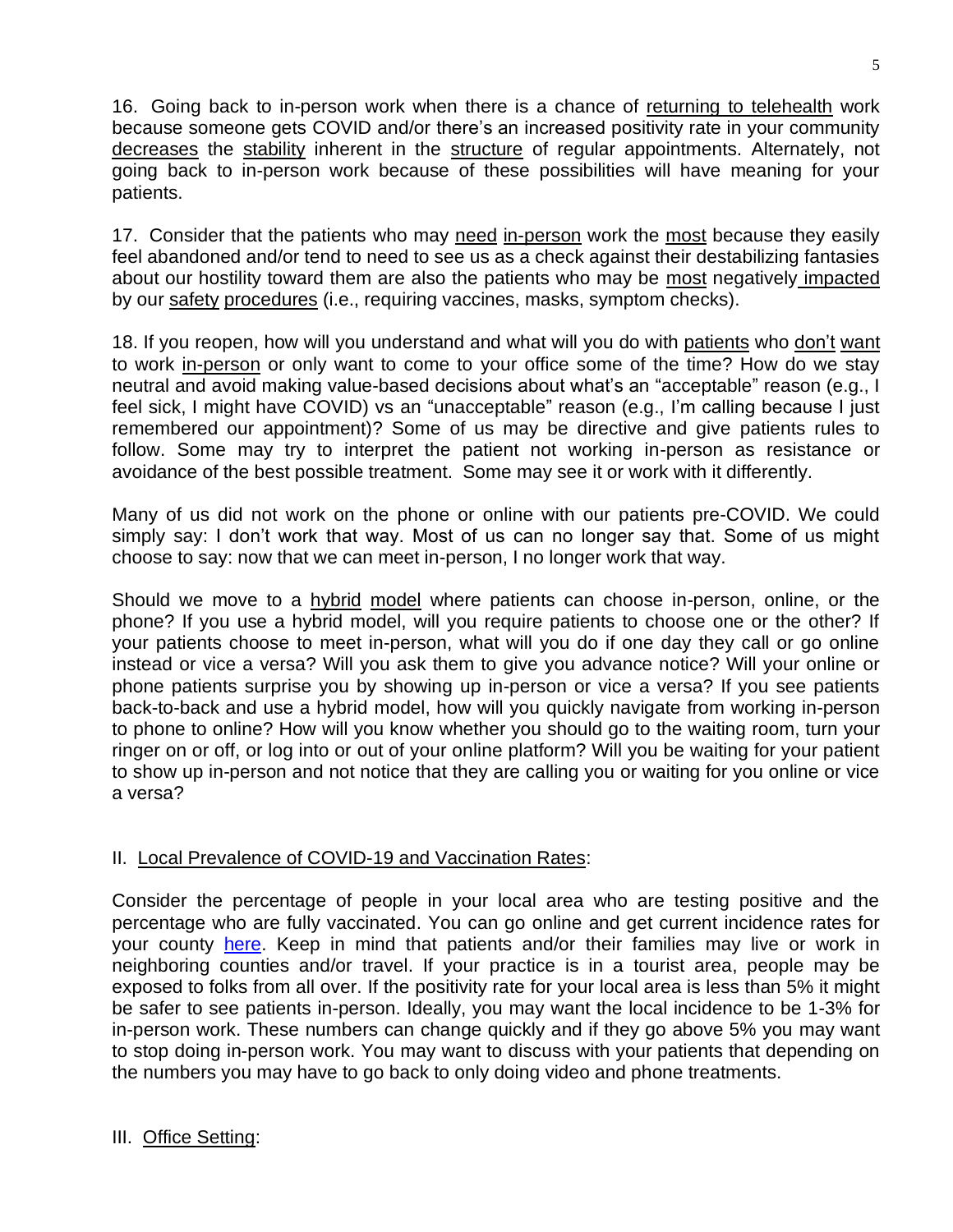The type of office you work in may influence your comfort doing in-person work as well as your ability to accomplish the actions discussed in the next section. A freestanding private office with open windows, lots of ventilation, and its own entrance and bathroom(s) will be safer for your patients and you than an office in your home, or an office in a residential or office building which requires sharing entrances, elevators, and bathrooms. If you share your office with other therapists, work in a suite, or have office staff you may feel obliged to consider their comfort with in-person work. If you choose to close your waiting room, you may want to consider the type of transportation patients take to your office. It's may be more comfortable to wait outside sitting in a car than standing on the street (for those who walk or take mass transit).

#### IV. Physical actions to reduce the risks of COVID-19:

The following are some conservative suggestions. You should assess the wisdom of each idea for the setting in which you practice and for your own risk tolerance.

1. Wait until you are fully vaccinated and only see patients who are fully vaccinated. You may want to determine if it's legally discriminatory to require vaccinations if your patient is too young to be vaccinated or objects on medical or religious grounds.

2. You may want to tell your patients not to come in-person and do an online or phone session when they or the people they live with have COVID-19 like symptoms (fever, loss of smell and/or taste, breathing difficulties, fatigue). You may want to take patients' temperature and/or do a symptom checklist upon arrival to your office. Please note that symptom screening will not help detect anyone who is asymptomatic, presymptomatic, or tends to deny or minimize their symptoms.

3. Some of us think that masks are no longer necessary if you and your patient are vaccinated. Some of us still recommend masks with vaccinated patients. Some are allowing patients to unmask in session but require them to mask when they enter and exit the building, use the waiting room or bathroom. Some ask patients to have a mask handy and quickly put it on when they are about to sneeze or cough.

4. You may want to continue maintaining physical distance with your patients. This includes when they are entering and exiting your office, lying on the couch, sitting in a chair, or playing with you.

5. You may want to continue frequent hand washing.

6. Therapists who have office windows may want to leave them open during their sessions and workday. The influx of outdoor fresh air decreases the chances of spreading COVID-19. However, it may create problems with confidentiality, street noise, and cold or hot weather.

7. You may want to eliminate your waiting room. If you maintain a waiting room, you may want to remove some of the chairs to reduce the number of people in your waiting room. Some are removing waiting room magazines, toys, and water fountains.